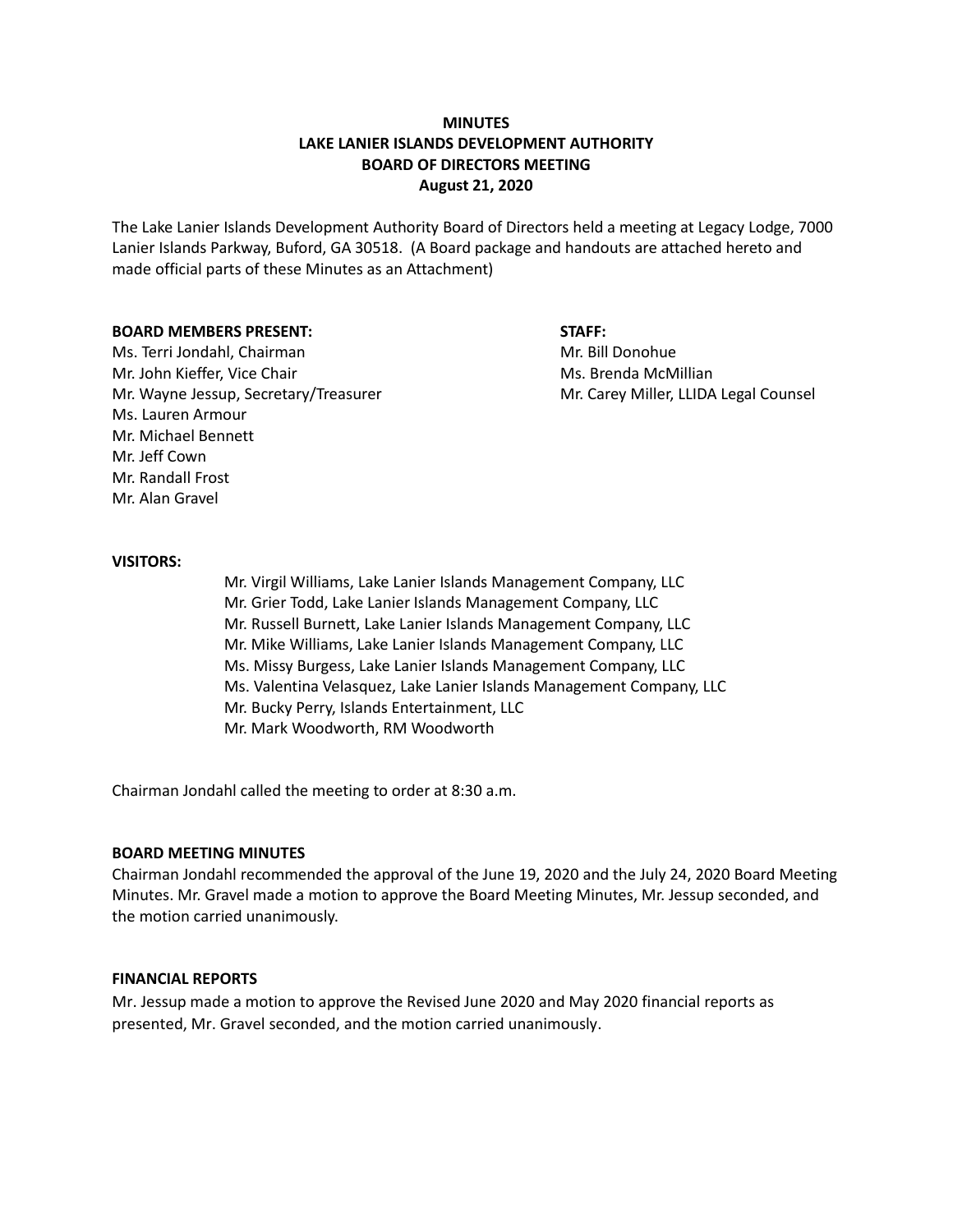LLIDA Board Meeting Minutes August 21, 2020 Page 2 of 3

# **PARKING FEE INCREASE**

Mr. Donohue discussed the request for the Parking Fee Increase.

Mr. Gravel made a motion approve the Parking Fee Increase. Mr. Cown seconded, and the motion carried unanimously.

# **REPORTS**

Mr. Donohue reviewed the Executive Director's report.

Mr. Miller discussed the Pine Isle project and the need for a sub lease amendment to allow for the investment of State GO Bond proceeds as required by GSFIC in the conference center.

Mr. Todd reported the EA and Master Plan are ready for submittal.

- 2019 Best year ever.
- 2020 January and February were great.
- March 16% OCC, April 4% OCC, May 7% OCC.
- 2020 June 20% OCC 2019 June 74% OCC
- $\bullet$  2020 July 48% OCC 2019 July 80% OCC

Ms. Burgess discussed the new marketing strategy for Lanier Islands, "A different world, close to home!"

Mr. Todd updated the Board on many ongoing projects around the islands:

- Pine Isle project videos
- RV Resort
- Pine Isle Activity Center
	- o 19,000 sq. ft.
	- o Arcade
	- o Golf simulator
	- o Food and Beverage
	- o Mezzanine indoor track
	- o Fire pits outside by the lake.
- Dry Stack Storage 250 boats spring completion date
- Lanier Islands Parkway landscaping